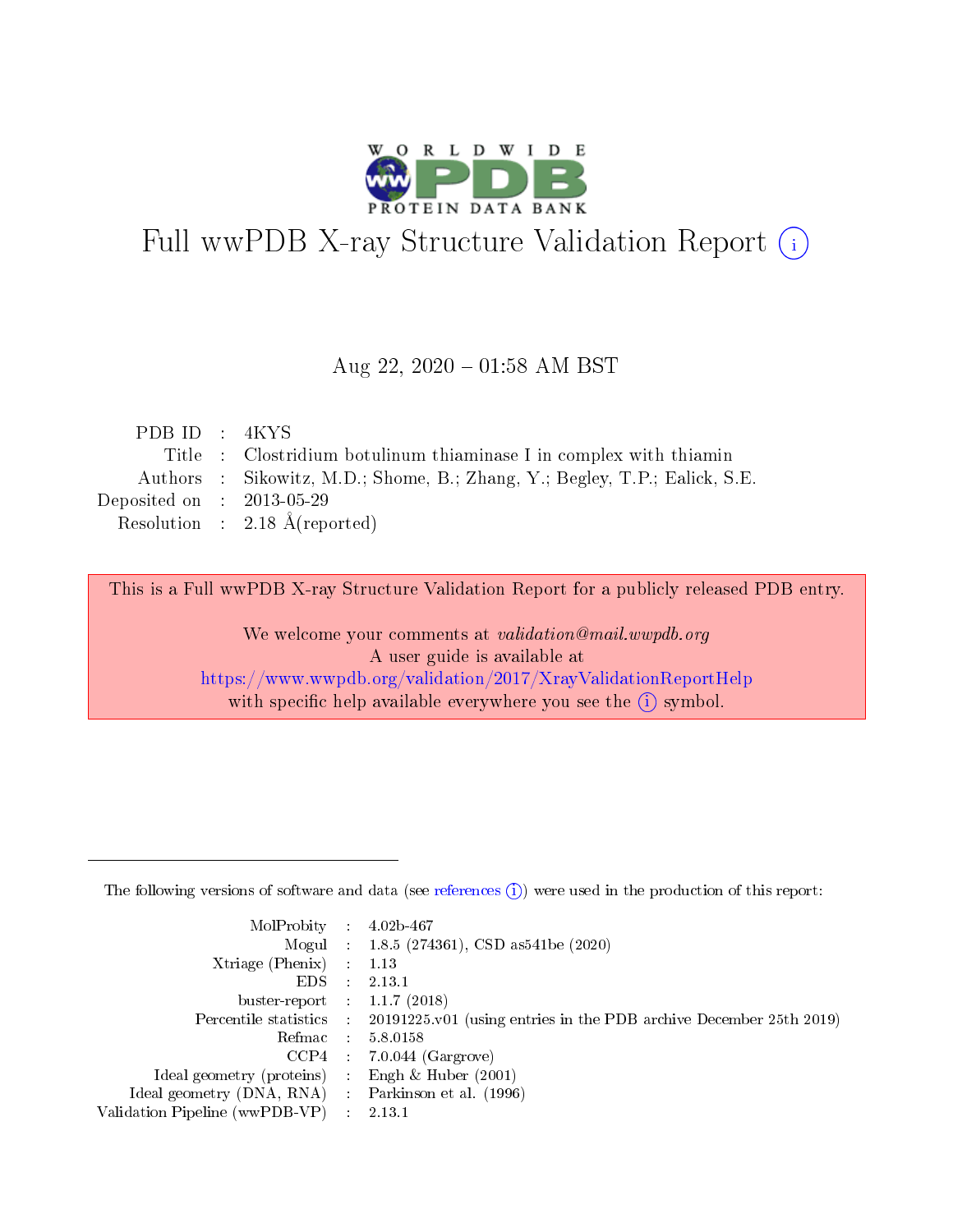# 1 [O](https://www.wwpdb.org/validation/2017/XrayValidationReportHelp#overall_quality)verall quality at a glance  $(i)$

The following experimental techniques were used to determine the structure: X-RAY DIFFRACTION

The reported resolution of this entry is 2.18 Å.

Percentile scores (ranging between 0-100) for global validation metrics of the entry are shown in the following graphic. The table shows the number of entries on which the scores are based.



| Metric                | Whole archive<br>$(\#\text{Entries})$ | Similar resolution<br>$(\#\text{Entries}, \text{resolution range}(\text{\AA}))$ |  |  |
|-----------------------|---------------------------------------|---------------------------------------------------------------------------------|--|--|
| $R_{free}$            | 130704                                | 6864 $(2.20-2.16)$                                                              |  |  |
| Clashscore            | 141614                                | $7689(2.20-2.16)$                                                               |  |  |
| Ramachandran outliers | 138981                                | $7564(2.20-2.16)$                                                               |  |  |
| Sidechain outliers    | 138945                                | $7564(2.20-2.16)$                                                               |  |  |
| RSRZ outliers         | 127900                                | 6738 $(2.20-2.16)$                                                              |  |  |

The table below summarises the geometric issues observed across the polymeric chains and their fit to the electron density. The red, orange, yellow and green segments on the lower bar indicate the fraction of residues that contain outliers for  $>=3, 2, 1$  and 0 types of geometric quality criteria respectively. A grey segment represents the fraction of residues that are not modelled. The numeric value for each fraction is indicated below the corresponding segment, with a dot representing fractions <=5% The upper red bar (where present) indicates the fraction of residues that have poor fit to the electron density. The numeric value is given above the bar.

| Mol | $\vert$ Chain $\vert$ Length | Quality of chain |    |     |
|-----|------------------------------|------------------|----|-----|
|     | 107                          | 79%              | 6% | 14% |
|     | 10H                          | 79%              | 6% | 15% |

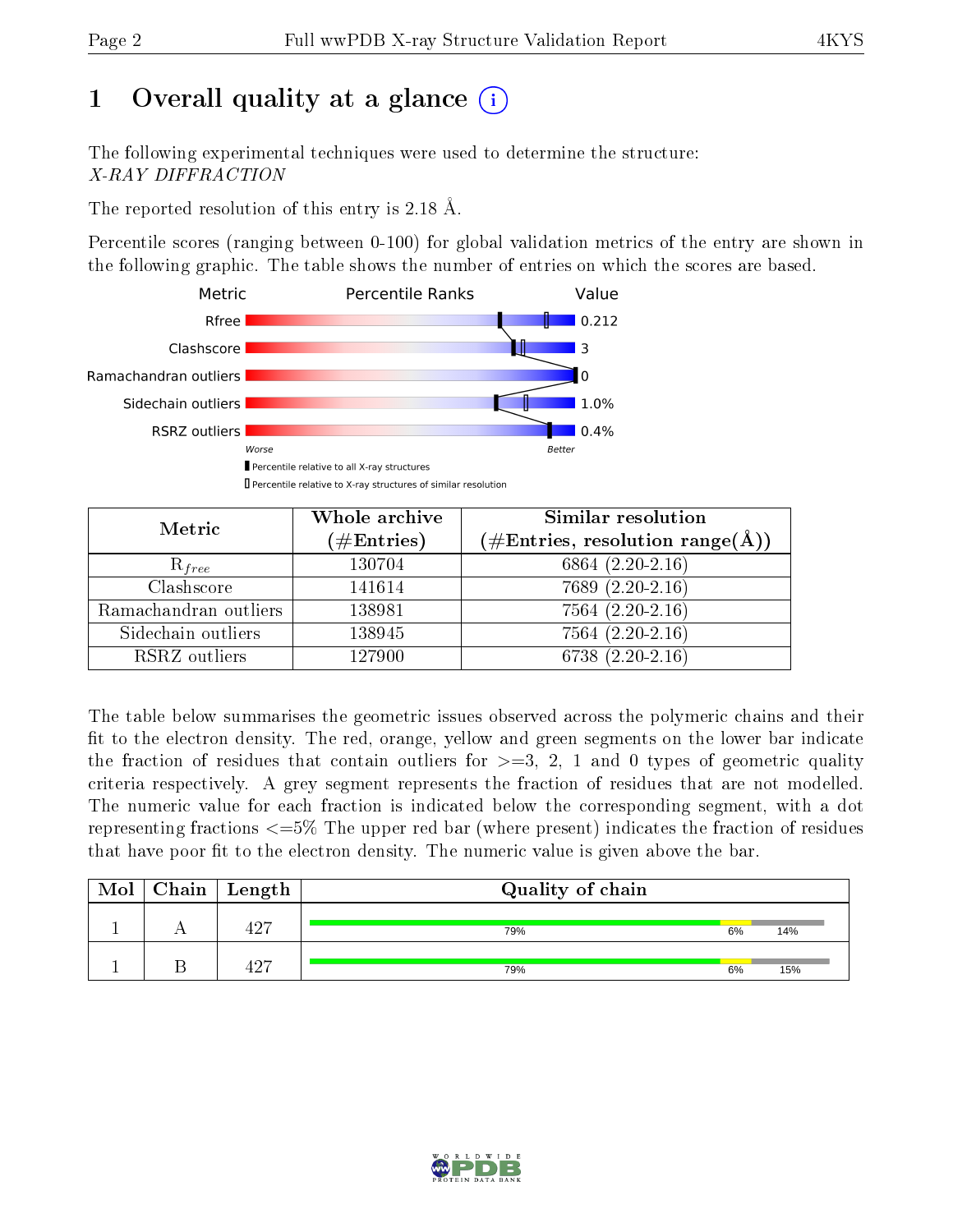# 2 Entry composition (i)

There are 5 unique types of molecules in this entry. The entry contains 6310 atoms, of which 0 are hydrogens and 0 are deuteriums.

In the tables below, the ZeroOcc column contains the number of atoms modelled with zero occupancy, the AltConf column contains the number of residues with at least one atom in alternate conformation and the Trace column contains the number of residues modelled with at most 2 atoms.

Molecule 1 is a protein called Thiamine pyridinylase I.

| Mol | Chain | Residues    |          |     | Atoms |    |  |  | $ZeroOcc \mid AltConf \mid Trace$ |  |
|-----|-------|-------------|----------|-----|-------|----|--|--|-----------------------------------|--|
|     | 366   | $\rm Total$ |          |     |       |    |  |  |                                   |  |
|     |       | 2923        | 1874 470 |     | 567   | 12 |  |  |                                   |  |
|     |       | 365         | Total    |     |       |    |  |  |                                   |  |
|     |       | 2891        | 1857     | 463 | 559   | 12 |  |  |                                   |  |

| Chain            | Residue        | Modelled                | Actual         | Comment                    | Reference  |
|------------------|----------------|-------------------------|----------------|----------------------------|------------|
| A                | $-22$          | <b>MET</b>              |                | <b>EXPRESSION TAG</b>      | UNP A7FS27 |
| $\bf{A}$         | $-21$          | <b>GLY</b>              |                | <b>EXPRESSION TAG</b>      | UNP A7FS27 |
| $\boldsymbol{A}$ | $-20$          | <b>SER</b>              | $\equiv$       | <b>EXPRESSION TAG</b>      | UNP A7FS27 |
| $\bf{A}$         | $-19$          | <b>ASP</b>              | ÷              | <b>EXPRESSION TAG</b>      | UNP A7FS27 |
| $\bf{A}$         | $-18$          | <b>LYS</b>              | $\equiv$       | <b>EXPRESSION TAG</b>      | UNP A7FS27 |
| $\bf{A}$         | $-17$          | ILE                     | $\blacksquare$ | <b>EXPRESSION TAG</b>      | UNP A7FS27 |
| $\bf{A}$         | $-16$          | <b>HIS</b>              | $\blacksquare$ | <b>EXPRESSION TAG</b>      | UNP A7FS27 |
| $\bf{A}$         | $-15$          | <b>HIS</b>              | $\blacksquare$ | <b>EXPRESSION TAG</b>      | UNP A7FS27 |
| $\boldsymbol{A}$ | $-14$          | <b>HIS</b>              |                | <b>EXPRESSION TAG</b>      | UNP A7FS27 |
| $\boldsymbol{A}$ | $-13$          | <b>HIS</b>              |                | <b>EXPRESSION TAG</b>      | UNP A7FS27 |
| $\bf{A}$         | $-12$          | <b>HIS</b>              | ÷.             | <b>EXPRESSION TAG</b>      | UNP A7FS27 |
| $\boldsymbol{A}$ | $-11$          | <b>HIS</b>              | $\overline{a}$ | <b>EXPRESSION TAG</b>      | UNP A7FS27 |
| $\bf{A}$         | $-10$          | <b>SER</b>              | $\equiv$       | <b>EXPRESSION TAG</b>      | UNP A7FS27 |
| $\boldsymbol{A}$ | $-9$           | <b>SER</b>              | $\equiv$       | <b>EXPRESSION TAG</b>      | UNP A7FS27 |
| $\overline{A}$   | $-8$           | $\overline{\text{GLY}}$ | ÷              | <b>EXPRESSION TAG</b>      | UNP A7FS27 |
| $\boldsymbol{A}$ | $-7$           | <b>GLU</b>              | $\blacksquare$ | <b>EXPRESSION TAG</b>      | UNP A7FS27 |
| $\bf{A}$         | $-6$           | $\overline{ASN}$        |                | <b>EXPRESSION TAG</b>      | UNP A7FS27 |
| $\bf{A}$         | $-5$           | <b>LEU</b>              | ÷              | <b>EXPRESSION TAG</b>      | UNP A7FS27 |
| $\bf{A}$         | $-4$           | <b>TYR</b>              | $\equiv$       | <b>EXPRESSION TAG</b>      | UNP A7FS27 |
| A                | $-3$           | PHE                     | $\equiv$       | <b>EXPRESSION TAG</b>      | UNP A7FS27 |
| $\bf{A}$         | $-2$           | <b>GLN</b>              | $\blacksquare$ | <b>EXPRESSION TAG</b>      | UNP A7FS27 |
| $\boldsymbol{A}$ | $-1$           | <b>GLY</b>              | $\blacksquare$ | <b>EXPRESSION TAG</b>      | UNP A7FS27 |
| $\boldsymbol{A}$ | $\overline{0}$ | <b>HIS</b>              |                | <b>EXPRESSION TAG</b>      | UNP A7FS27 |
| $\bf{A}$         | 143            | <b>SER</b>              | <b>CYS</b>     | <b>ENGINEERED MUTATION</b> | UNP A7FS27 |
| $\boldsymbol{B}$ | $-22$          | <b>MET</b>              |                | <b>EXPRESSION TAG</b>      | UNP A7FS27 |

There are 48 discrepancies between the modelled and reference sequences:

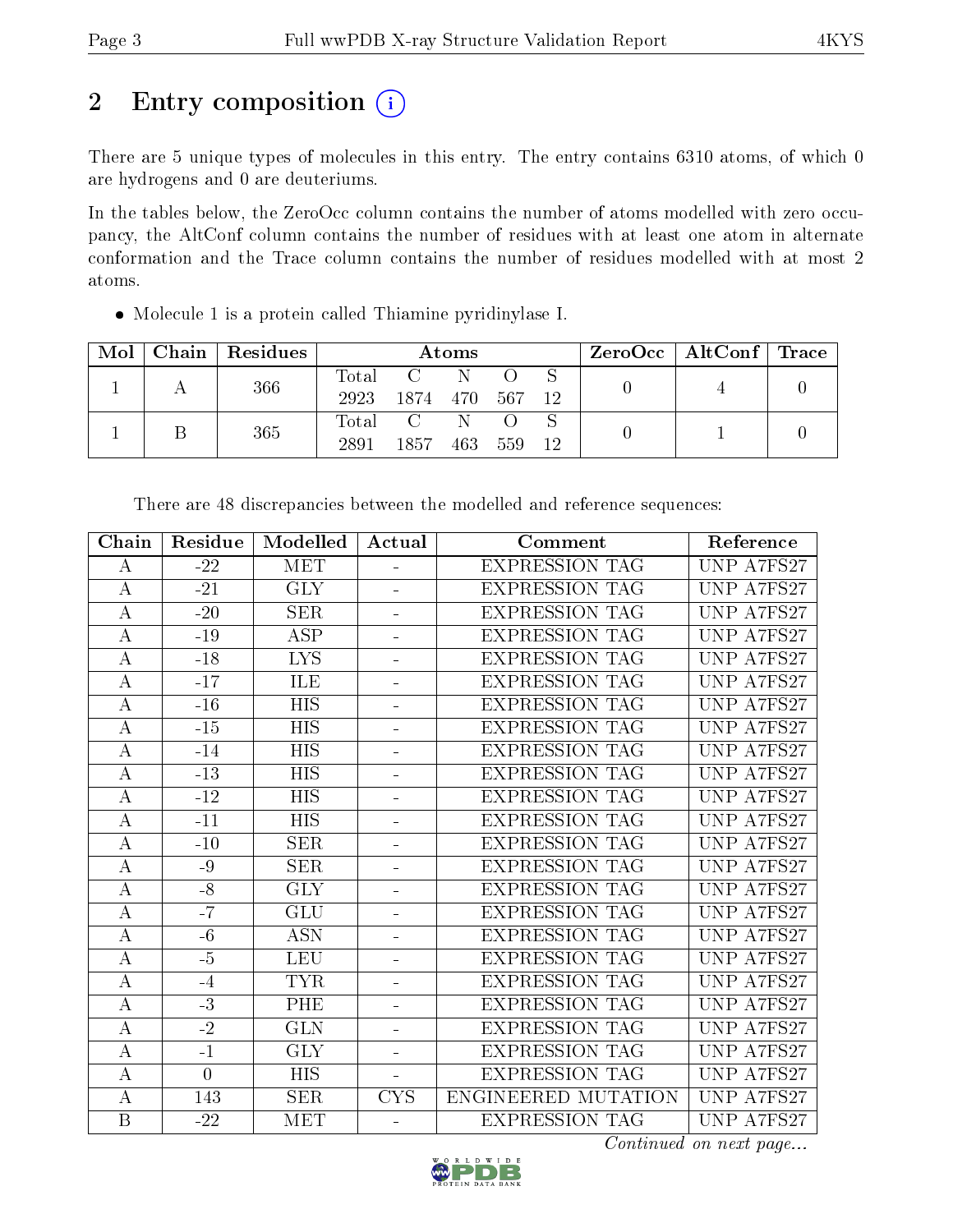|--|--|

| Chain                   | Residue        | Modelled                | Actual                   | Comment               | Reference  |
|-------------------------|----------------|-------------------------|--------------------------|-----------------------|------------|
| B                       | $-21$          | <b>GLY</b>              | ÷,                       | <b>EXPRESSION TAG</b> | UNP A7FS27 |
| $\mathbf B$             | $-20$          | <b>SER</b>              | ÷                        | <b>EXPRESSION TAG</b> | UNP A7FS27 |
| $\overline{B}$          | $-19$          | $\overline{\text{ASP}}$ | L,                       | <b>EXPRESSION TAG</b> | UNP A7FS27 |
| B                       | $-18$          | <b>LYS</b>              | ÷                        | <b>EXPRESSION TAG</b> | UNP A7FS27 |
| $\overline{\mathrm{B}}$ | $-17$          | ILE                     | ÷                        | <b>EXPRESSION TAG</b> | UNP A7FS27 |
| B                       | $-16$          | <b>HIS</b>              | $\overline{a}$           | <b>EXPRESSION TAG</b> | UNP A7FS27 |
| $\mathbf B$             | $-15$          | <b>HIS</b>              | ÷,                       | <b>EXPRESSION TAG</b> | UNP A7FS27 |
| B                       | $-14$          | <b>HIS</b>              |                          | <b>EXPRESSION TAG</b> | UNP A7FS27 |
| B                       | $-13$          | <b>HIS</b>              | ÷,                       | <b>EXPRESSION TAG</b> | UNP A7FS27 |
| $\mathbf B$             | $-12$          | <b>HIS</b>              | -                        | <b>EXPRESSION TAG</b> | UNP A7FS27 |
| $\mathbf B$             | $-11$          | <b>HIS</b>              | L,                       | <b>EXPRESSION TAG</b> | UNP A7FS27 |
| $\overline{\mathrm{B}}$ | $-10$          | SER                     | ÷,                       | <b>EXPRESSION TAG</b> | UNP A7FS27 |
| $\boldsymbol{B}$        | $-9$           | <b>SER</b>              | ÷,                       | <b>EXPRESSION TAG</b> | UNP A7FS27 |
| $\mathbf B$             | $-8$           | <b>GLY</b>              | ÷                        | <b>EXPRESSION TAG</b> | UNP A7FS27 |
| $\mathbf B$             | $-7$           | <b>GLU</b>              | $\equiv$                 | <b>EXPRESSION TAG</b> | UNP A7FS27 |
| $\boldsymbol{B}$        | $-6$           | <b>ASN</b>              | $\overline{a}$           | <b>EXPRESSION TAG</b> | UNP A7FS27 |
| B                       | $-5$           | <b>LEU</b>              |                          | <b>EXPRESSION TAG</b> | UNP A7FS27 |
| $\boldsymbol{B}$        | $-4$           | <b>TYR</b>              | L,                       | <b>EXPRESSION TAG</b> | UNP A7FS27 |
| B                       | $-3$           | <b>PHE</b>              |                          | <b>EXPRESSION TAG</b> | UNP A7FS27 |
| $\overline{B}$          | $-2$           | <b>GLN</b>              | -                        | <b>EXPRESSION TAG</b> | UNP A7FS27 |
| $\overline{B}$          | $-1$           | <b>GLY</b>              | $\overline{\phantom{0}}$ | <b>EXPRESSION TAG</b> | UNP A7FS27 |
| $\overline{\mathbf{B}}$ | $\overline{0}$ | <b>HIS</b>              | $\overline{\phantom{0}}$ | <b>EXPRESSION TAG</b> | UNP A7FS27 |
| $\mathbf B$             | 143            | <b>SER</b>              | <b>CYS</b>               | ENGINEERED MUTATION   | UNP A7FS27 |

Continued from previous page...

 Molecule 2 is 3-(4-AMINO-2-METHYL-PYRIMIDIN-5-YLMETHYL)-5-(2-HYDROXY-ET HYL)-4-METHYL-THIAZOL-3-IUM (three-letter code: VIB) (formula:  $C_{12}H_{17}N_4OS$ ).



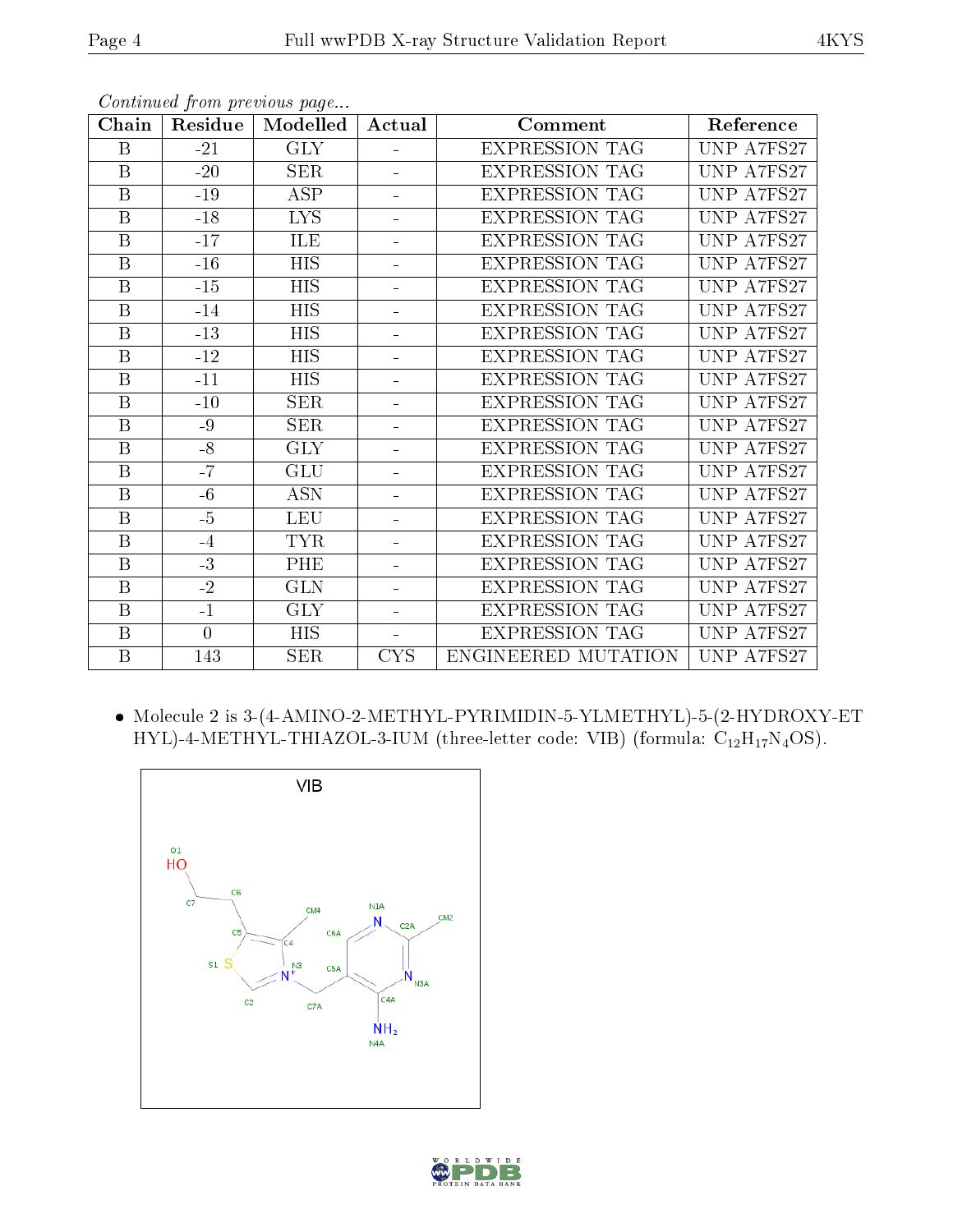|  |  | $Mol$   Chain   Residues |               | Atoms                |  |  | $ZeroOcc \   \ AltConf \  $ |
|--|--|--------------------------|---------------|----------------------|--|--|-----------------------------|
|  |  |                          | Total C N O S |                      |  |  |                             |
|  |  | $18 \t 12 \t 4 \t 1$     |               |                      |  |  |                             |
|  |  |                          | Total C N O S |                      |  |  |                             |
|  |  | 18                       |               | $12 \quad 4 \quad 1$ |  |  |                             |

• Molecule 3 is CITRIC ACID (three-letter code: CIT) (formula:  $C_6H_8O_7$ ).



|  | Mol   Chain   Residues | Atoms           | $\rm ZeroOcc \mid AltConf \mid$ |
|--|------------------------|-----------------|---------------------------------|
|  |                        | Total C O<br>13 |                                 |
|  |                        | Total C O       |                                 |

Molecule 4 is MAGNESIUM ION (three-letter code: MG) (formula: Mg).

|  | $Mol$   Chain   Residues | Atoms    | $ZeroOcc \   \$ AltConf |
|--|--------------------------|----------|-------------------------|
|  |                          | Total Mg |                         |
|  |                          | Total Mg |                         |

• Molecule 5 is water.

|  | $\text{Mol}$   Chain   Residues | Atoms        | ZeroOcc   AltConf |
|--|---------------------------------|--------------|-------------------|
|  | <sup>23</sup>                   | Fotal<br>921 |                   |

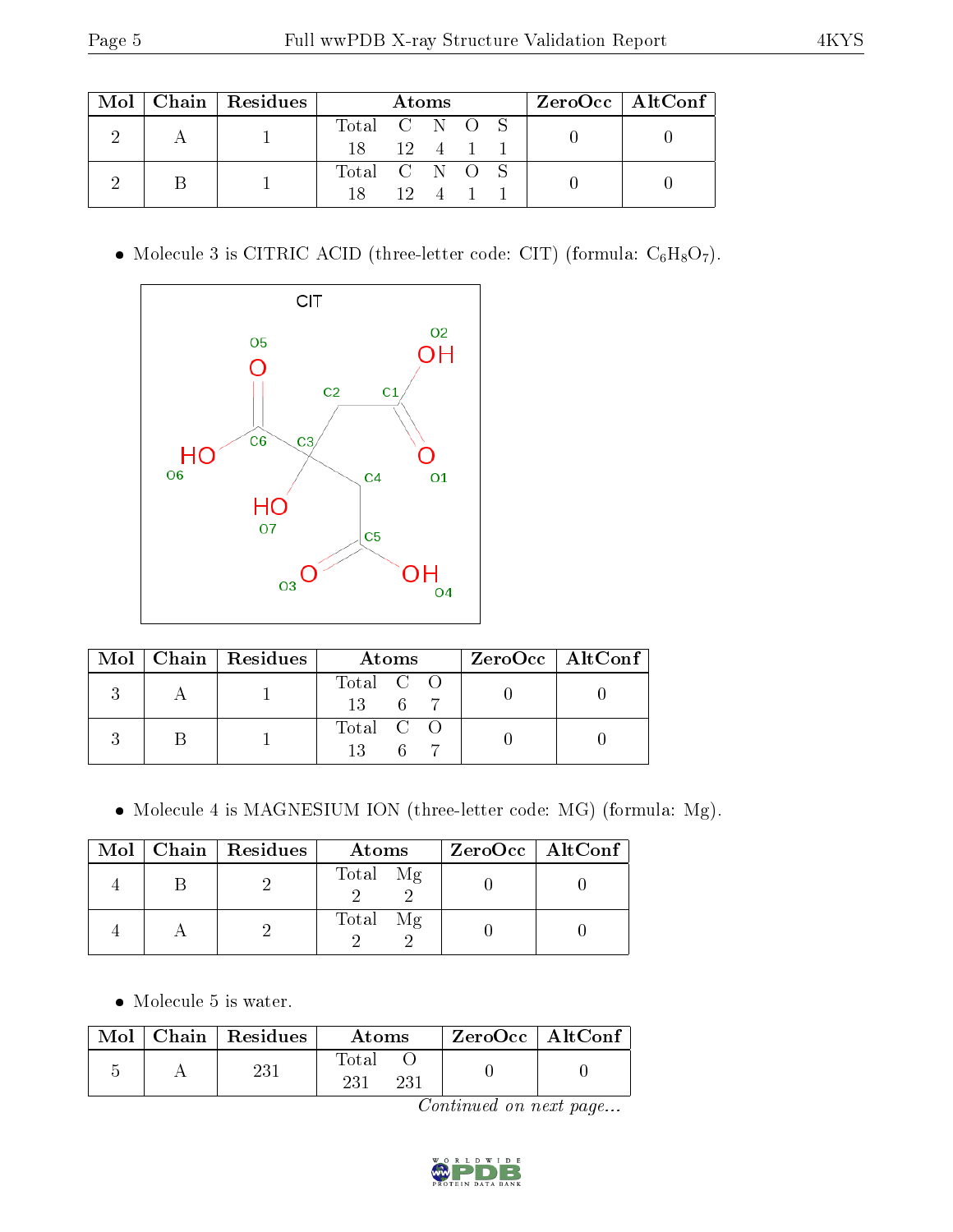Continued from previous page...

|  | Mol   Chain   Residues | Atoms               | $ZeroOcc$   AltConf |  |
|--|------------------------|---------------------|---------------------|--|
|  | 199                    | Total<br>199<br>199 |                     |  |

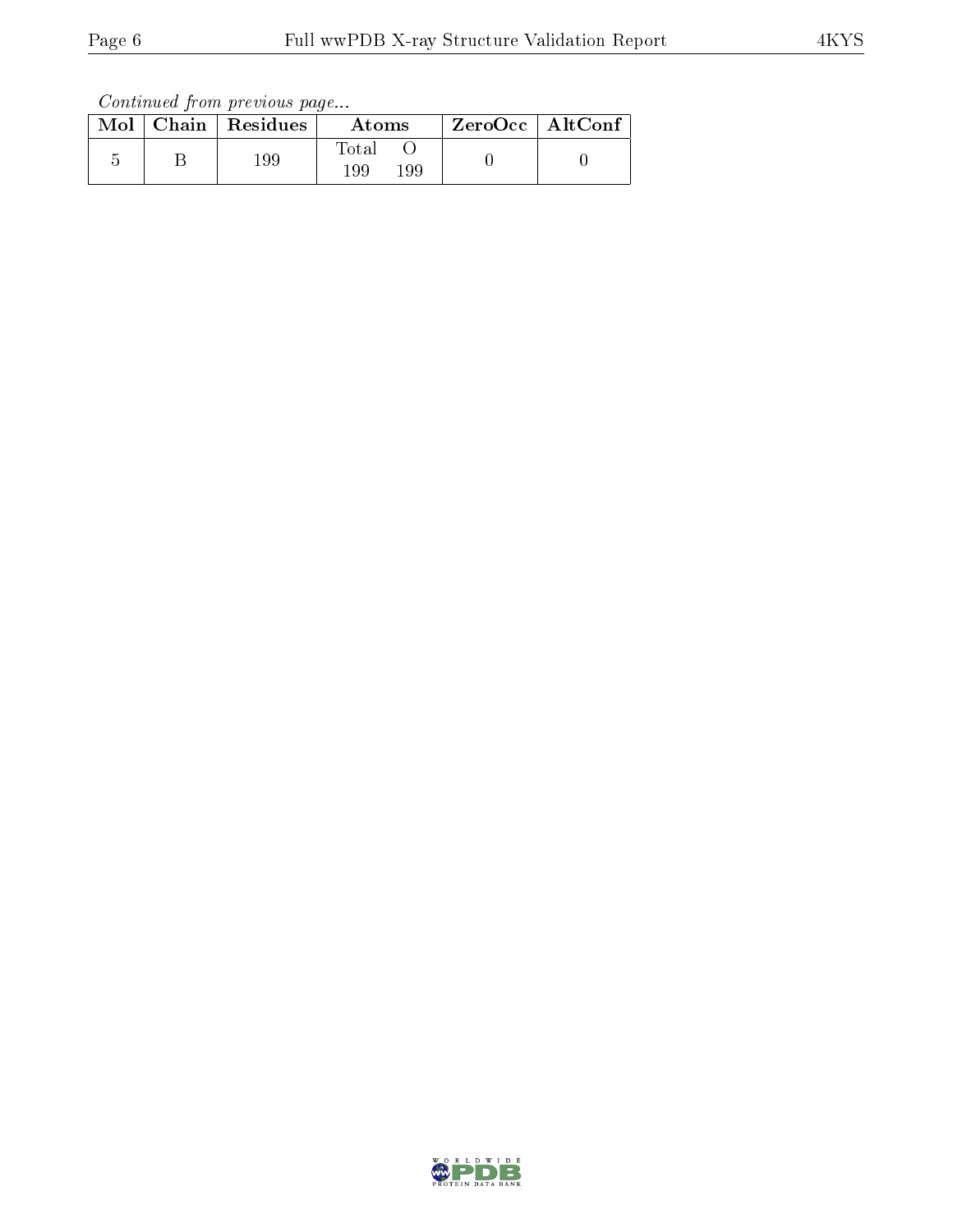# 3 Residue-property plots  $(i)$

These plots are drawn for all protein, RNA, DNA and oligosaccharide chains in the entry. The first graphic for a chain summarises the proportions of the various outlier classes displayed in the second graphic. The second graphic shows the sequence view annotated by issues in geometry and electron density. Residues are color-coded according to the number of geometric quality criteria for which they contain at least one outlier: green  $= 0$ , yellow  $= 1$ , orange  $= 2$  and red  $= 3$  or more. A red dot above a residue indicates a poor fit to the electron density ( $RSRZ > 2$ ). Stretches of 2 or more consecutive residues without any outlier are shown as a green connector. Residues present in the sample, but not in the model, are shown in grey.

• Molecule 1: Thiamine pyridinylase I

 $E_{\parallel}$ 

<mark>a</mark>  $\vert \vec{H} \vert$  $\mathbf{E}$  $\overline{\mathbf{p}}$  $\mathbf{z}$  $\overline{a}$ 

| Chain A:                                                                                                                                                  | 79%                                                                                                                     |                                                                                | 6%                                 | 14%                                                                  |
|-----------------------------------------------------------------------------------------------------------------------------------------------------------|-------------------------------------------------------------------------------------------------------------------------|--------------------------------------------------------------------------------|------------------------------------|----------------------------------------------------------------------|
| <b>EXP</b><br>SX<br>SP<br><b>AS</b><br><b>CONGER CONGE</b><br>ដូឌី<br>팋                                                                                   |                                                                                                                         |                                                                                |                                    | <b>BER</b><br><b>ŠĀRĪ NE</b><br>GLY                                  |
| L <sub>146</sub><br>P <sub>139</sub><br>131<br>K151<br>V <sub>102</sub><br><b>OGN</b><br>g <sub>b</sub><br>នីន្ទ<br>• Molecule 1: Thiamine pyridinylase I | <b>D164</b><br>N182<br>K183<br>A196<br><u>p282</u><br>V <sub>159</sub><br>6263<br>$\frac{161}{2}$<br>$Q^{241}$          | <b>R943</b><br>Y344<br><b>OOSX</b><br>F <sub>285</sub><br>$\frac{1}{303}$<br>à | 665<br>1946<br><b>1356</b><br>P350 | F381<br><b>1251</b><br>$\overline{\text{MST}}$<br><b>BSCI</b><br>Q40 |
| Chain B:                                                                                                                                                  | 79%                                                                                                                     |                                                                                | 6%                                 | 15%                                                                  |
| 圍                                                                                                                                                         | <u> 흥현 총 볶 耳 띎 띎 띎 띎 띎 텲 렮 협 흙 릴 릴 릴 릴 릴 릴 림 了 릴 힘 딣 릴 질 집 이 이 일 일 일 일 일 일 일 리 라 티 라 티 티 리 리 티 컬 티 털 릭 티 티 티 티 리 티</u>  |                                                                                |                                    |                                                                      |
| a.<br>ম<br>N.<br>$\overline{\mathbf{5}}$<br><b>N<sub>102</sub></b><br><b>RBS</b><br><b>P84</b><br>GLN<br><b>SXT</b><br>$^{940}$<br>룜                      | V <sub>159</sub><br>D <sub>164</sub><br>K <sub>183</sub><br>$8^{\circ}$<br>¥<br>0241<br>$\frac{63}{263}$<br>ġ<br>ε<br>튛 | <b>Y300</b><br>K318<br><b>1344</b><br><b>ST</b><br>6301<br>F28<br>T32.         | S376<br><u>usu</u><br>ġ            | <b>380</b><br>F381<br><b>ESSE</b><br>$\circ$<br>홈                    |

 $\mathbf{g}$ 

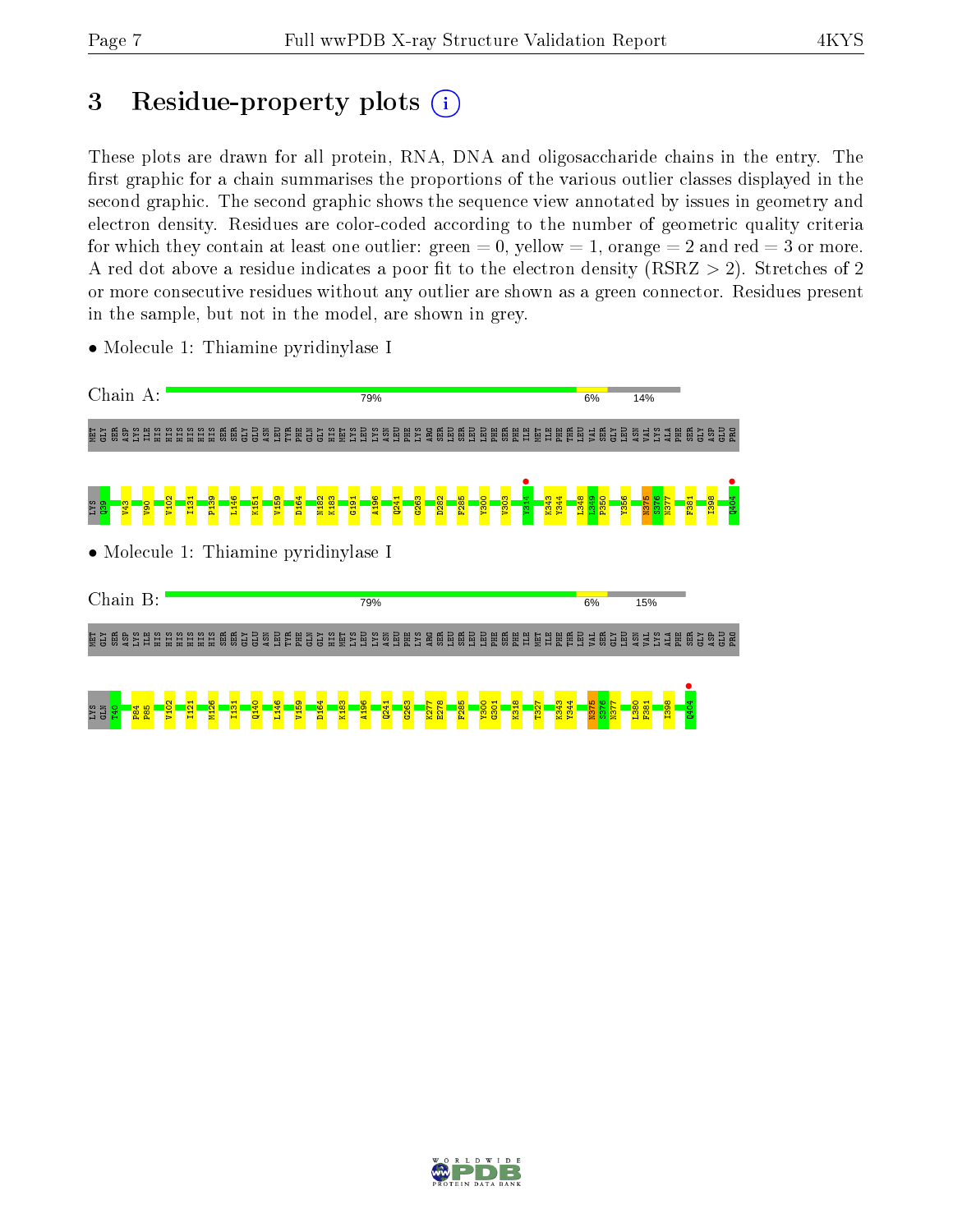# 4 Data and refinement statistics  $(i)$

| Property                                                             | Value                                                | Source                       |
|----------------------------------------------------------------------|------------------------------------------------------|------------------------------|
| Space group                                                          | P 1 21 1                                             | Depositor                    |
| Cell constants                                                       | $63.50\text{\AA}$<br>36.31Å<br>$\overline{156.81}$ Å |                              |
| a, b, c, $\alpha$ , $\beta$ , $\gamma$                               | $90.00^\circ$<br>$91.44^\circ$<br>$90.00^\circ$      | Depositor                    |
| Resolution $(A)$                                                     | 49.95<br>$-2.18$                                     | Depositor                    |
|                                                                      | 49.95<br>$-2.18$                                     | <b>EDS</b>                   |
| % Data completeness                                                  | 98.4 (49.95-2.18)                                    | Depositor                    |
| (in resolution range)                                                | 95.6 (49.95-2.18)                                    | <b>EDS</b>                   |
| $R_{merge}$                                                          | (Not available)                                      | Depositor                    |
| $\mathrm{R}_{sym}$                                                   | (Not available)                                      | Depositor                    |
| $\langle I/\sigma(I) \rangle^{-1}$                                   | 3.09 (at $2.18\text{\AA}$ )                          | Xtriage                      |
| Refinement program                                                   | PHENIX (phenix.refine: 1.8.2 1309)                   | Depositor                    |
|                                                                      | $\overline{0.156}$ ,<br>0.211                        | Depositor                    |
| $R, R_{free}$                                                        | 0.160<br>$\mathbb{R}^2$<br>0.212                     | DCC                          |
| $R_{free}$ test set                                                  | 1877 reflections $(5.00\%)$                          | wwPDB-VP                     |
| Wilson B-factor $(A^2)$                                              | 16.8                                                 | Xtriage                      |
| Anisotropy                                                           | 0.309                                                | Xtriage                      |
| Bulk solvent $k_{sol}(e/\mathring{A}^3)$ , $B_{sol}(\mathring{A}^2)$ | $0.36$ , 45.0                                        | <b>EDS</b>                   |
| L-test for twinning <sup>2</sup>                                     | $< L >$ = 0.48, $< L2$ = 0.31                        | $\overline{\text{X}}$ triage |
| Estimated twinning fraction                                          | $0.034$ for h,-k,-l                                  | Xtriage                      |
| $F_o, F_c$ correlation                                               | 0.95                                                 | <b>EDS</b>                   |
| Total number of atoms                                                | 6310                                                 | wwPDB-VP                     |
| Average B, all atoms $(A^2)$                                         | 20.0                                                 | wwPDB-VP                     |

Xtriage's analysis on translational NCS is as follows: The largest off-origin peak in the Patterson function is  $6.08\%$  of the height of the origin peak. No significant pseudotranslation is detected.

<sup>&</sup>lt;sup>2</sup>Theoretical values of  $\langle |L| \rangle$ ,  $\langle L^2 \rangle$  for acentric reflections are 0.5, 0.333 respectively for untwinned datasets, and 0.375, 0.2 for perfectly twinned datasets.



<span id="page-7-1"></span><span id="page-7-0"></span><sup>1</sup> Intensities estimated from amplitudes.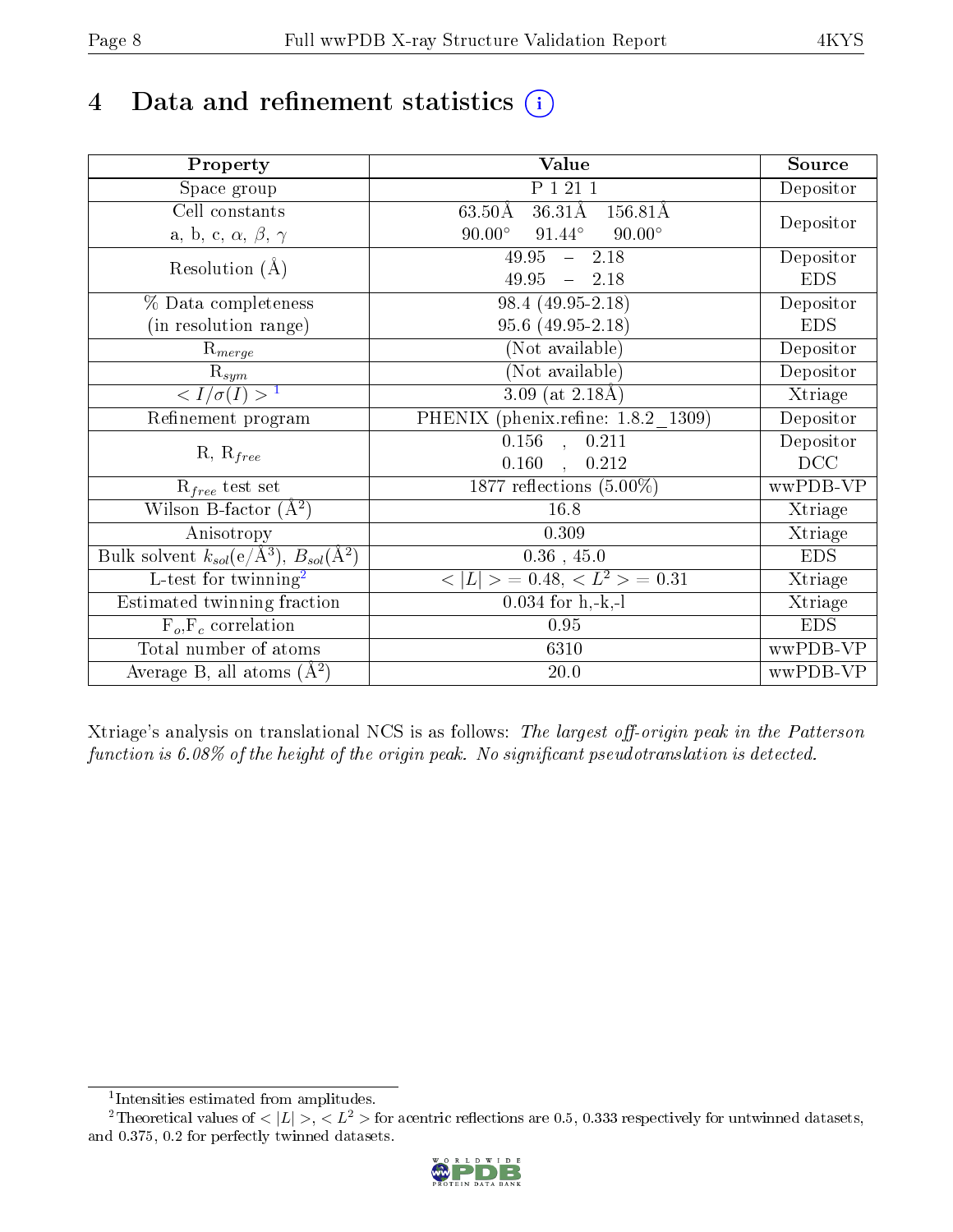# 5 Model quality  $(i)$

# 5.1 Standard geometry  $(i)$

Bond lengths and bond angles in the following residue types are not validated in this section: VIB, MG, CIT

The Z score for a bond length (or angle) is the number of standard deviations the observed value is removed from the expected value. A bond length (or angle) with  $|Z| > 5$  is considered an outlier worth inspection. RMSZ is the root-mean-square of all Z scores of the bond lengths (or angles).

| Mol | Chain |          | Bond lengths | Bond angles |             |  |
|-----|-------|----------|--------------|-------------|-------------|--|
|     |       | RMSZ     | $\# Z  > 5$  | RMSZ        | $\ Z\  > 5$ |  |
|     |       | 0.42     | 0/2989       | 0.53        | 0/4060      |  |
|     | R     | $0.41\,$ | 0/2957       | 0.52        | 0/4017      |  |
| ΔH  | A II  | 0.41     | 5946         | 0.53        | /8077       |  |

There are no bond length outliers.

There are no bond angle outliers.

There are no chirality outliers.

There are no planarity outliers.

### $5.2$  Too-close contacts  $\binom{1}{1}$

In the following table, the Non-H and H(model) columns list the number of non-hydrogen atoms and hydrogen atoms in the chain respectively. The H(added) column lists the number of hydrogen atoms added and optimized by MolProbity. The Clashes column lists the number of clashes within the asymmetric unit, whereas Symm-Clashes lists symmetry related clashes.

| Mol                         | Chain |      | Non-H $\mid$ H(model) | H(added) | <b>Clashes</b> | Symm-Clashes |
|-----------------------------|-------|------|-----------------------|----------|----------------|--------------|
|                             |       | 2923 |                       | 2815     | 15             |              |
|                             | В     | 2891 |                       | 2783     | 15             |              |
| $\mathcal{D}$               |       | 18   |                       | 17       |                |              |
| $\mathcal{D}_{\mathcal{L}}$ | B     | 18   |                       | 17       |                |              |
| 3                           | А     | 13   |                       | 5        |                |              |
| 3                           | В     | 13   |                       | 5        |                |              |
| 4                           |       | 2    |                       |          |                |              |
|                             | В     | 2    |                       |          |                |              |
| 5                           | А     | 231  |                       |          |                |              |
| 5                           | В     | 199  |                       |          |                |              |
|                             | All   | 6310 |                       | 5642     | 30             |              |

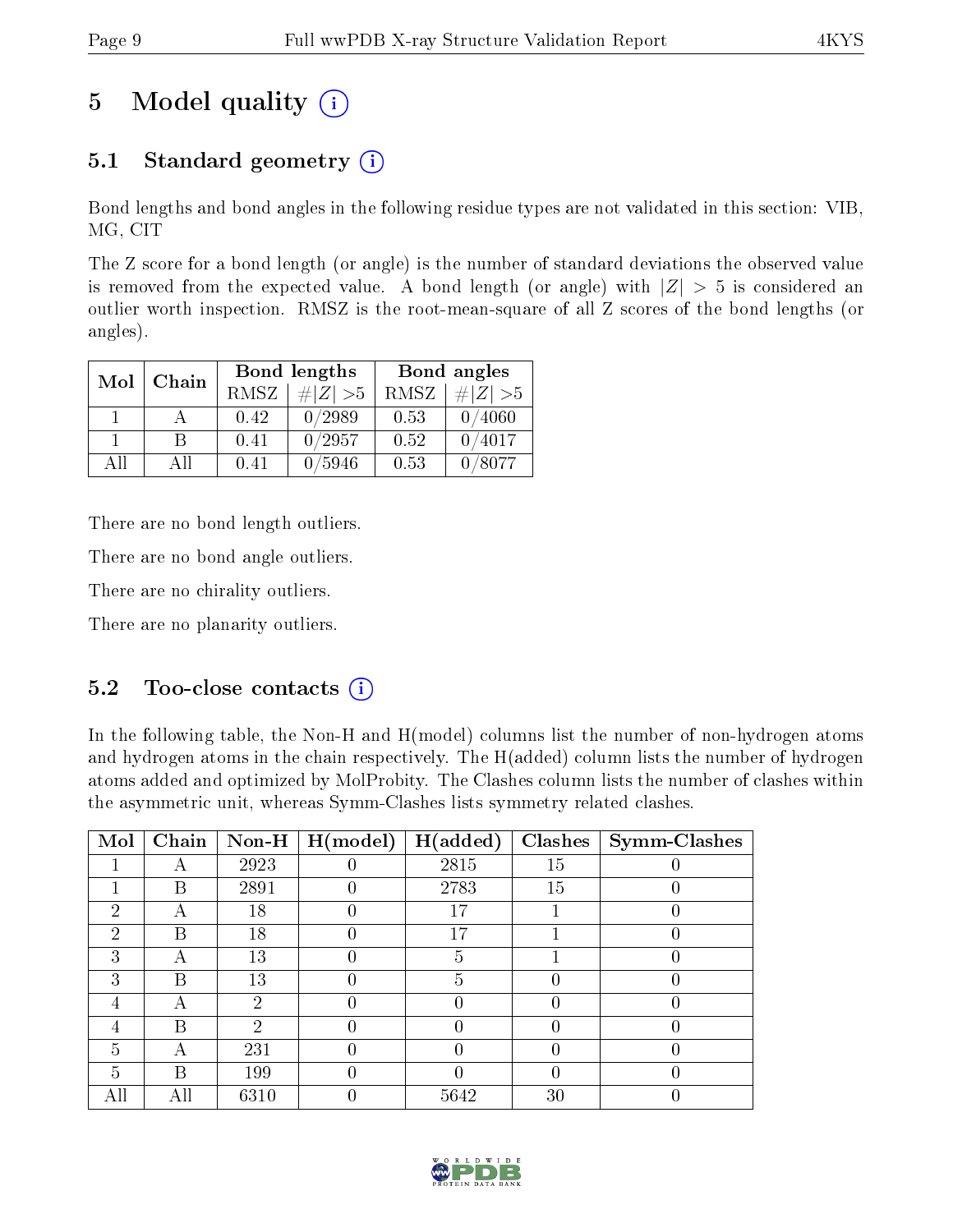The all-atom clashscore is defined as the number of clashes found per 1000 atoms (including hydrogen atoms). The all-atom clashscore for this structure is 3.

All (30) close contacts within the same asymmetric unit are listed below, sorted by their clash magnitude.

| Atom-1              | Atom-2              | Interatomic       | Clash             |
|---------------------|---------------------|-------------------|-------------------|
|                     |                     | distance $(A)$    | overlap $(A)$     |
| 1:B:375:ASN:ND2     | 1:B:377:ASN:OD1     | 2.13              | 0.82              |
| 1:A:375[A]:ASN:ND2  | 1:A:377:ASN:OD1     | $2.25\,$          | 0.70              |
| 1:B:277:LYS:HG3     | 1:B:344:TYR:CE2     | 2.32              | 0.64              |
| 1:A:196:ALA:HA      | 1:A:398:ILE:HD13    | 1.81              | 0.61              |
| 1:B:300:TYR:CE1     | 2:B:501:VIB:HM41    | 2.39              | 0.58              |
| 1: A:300:TYR:CE1    | 2:A:501:VIB:HM41    | 2.47              | 0.49              |
| 1:A:146:LEU:HD13    | 1:A:285:PHE:HB2     | 1.95              | 0.48              |
| 1:A:43:VAL:HA       | 1: A:90: VAL:O      | 2.14              | 0.48              |
| 1:B:318:LYS:HD2     | 1:B:318:LYS:HA      | 1.72              | 0.47              |
| 1: A:343: LYS: HG3  | 1: A: 344: TYR: CD2 | 2.50              | 0.46              |
| 1:B:277:LYS:HB3     | 1:B:278:GLU:H       | 1.50              | 0.46              |
| 1:B:102:VAL:HG21    | 1:B:131:ILE:HD12    | 1.98              | 0.45              |
| 1:A:102:VAL:HG21    | 1:A:131:ILE:HD12    | 1.97              | 0.45              |
| 1: A: 139: PRO: HA  | 1: A:303: VAL:HG12  | 1.98              | 0.45              |
| 1:B:146:LEU:HD13    | 1:B:285:PHE:HB2     | 1.98              | 0.45              |
| 1:B:84:PRO:HA       | 1:B:85:PRO:HD3      | 1.89              | 0.44              |
| 1: A: 183: LYS: O   | 1:A:263:GLY:HA2     | 2.19              | 0.43              |
| 1:B:140:GLN:HB2     | 1:B:327:THR:HG22    | 2.00              | 0.43              |
| 1:B:343:LYS:HG3     | 1:B:344:TYR:CD2     | 2.52              | 0.43              |
| 1:A:151:LYS:HD2     | 1:A:282:ASP:HA      | 1.99              | $\overline{0.43}$ |
| 1: A: 350: PRO: HD2 | 1: A: 356: TYR: CZ  | 2.54              | 0.43              |
| 1:B:121:ILE:HG21    | 1:B:126:MET:HE2     | 1.99              | 0.43              |
| 1:B:183:LYS:O       | 1:B:263:GLY:HA2     | 2.19              | 0.43              |
| 1: A: 348: LEU:O    | 1: A: 350: PRO: HD3 | $\overline{2.20}$ | $\overline{0.42}$ |
| 1:A:159:VAL:HG13    | 1:A:164:ASP:HB2     | 2.00              | 0.42              |
| 1: A:191: GLY:HA3   | 3:A:502:CIT:C5      | 2.50              | 0.42              |
| 1:A:182:ASN:HA      | 1: A:263: GLY:O     | 2.20              | 0.41              |
| 1:B:159:VAL:HG13    | 1:B:164:ASP:HB2     | 2.03              | 0.41              |
| 1:B:196:ALA:HA      | 1:B:398:ILE:HD13    | 2.03              | 0.40              |
| 1:B:301:GLY:HA3     | 1:B:380:LEU:HD11    | 2.04              | 0.40              |

There are no symmetry-related clashes.

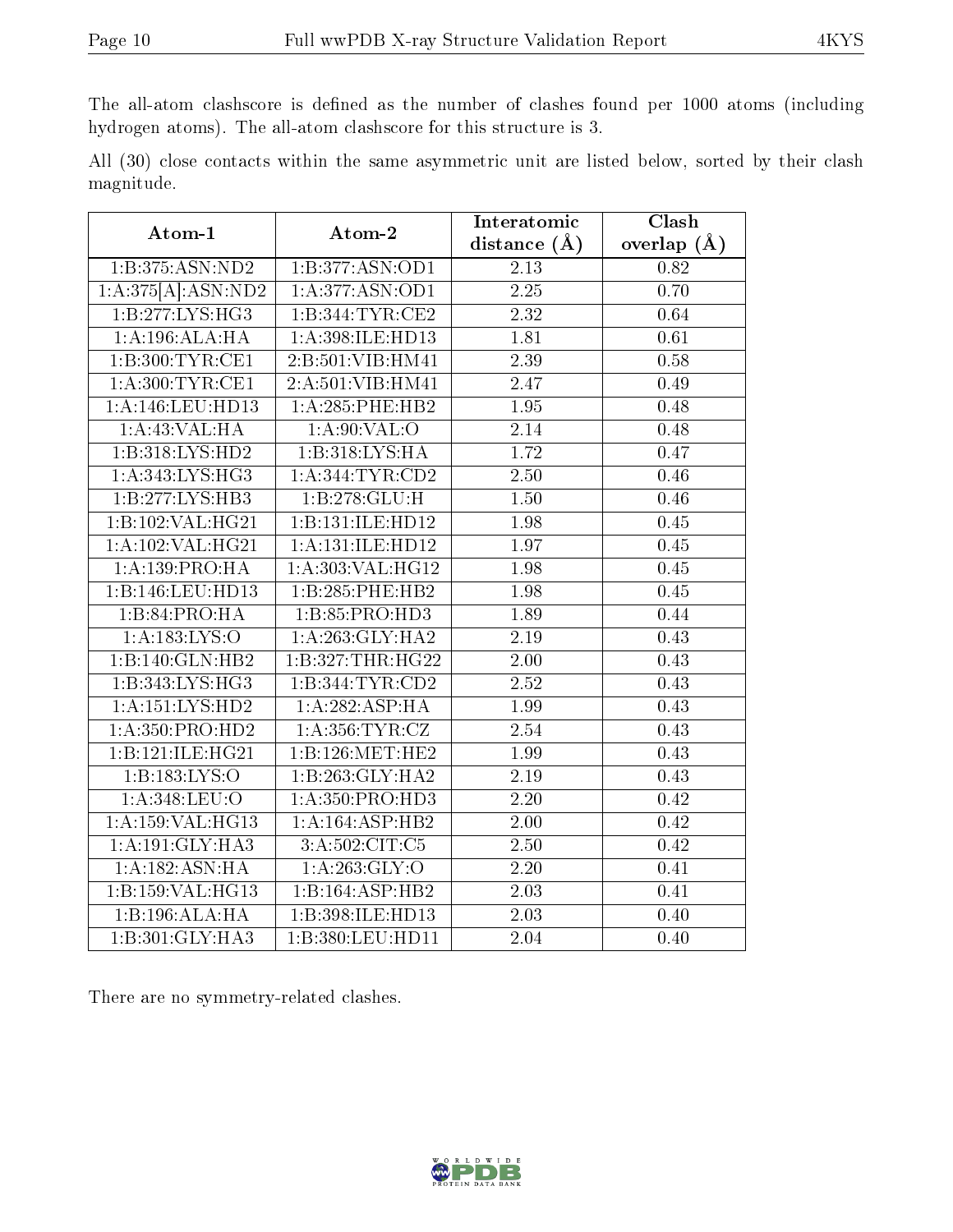### 5.3 Torsion angles (i)

#### 5.3.1 Protein backbone  $(i)$

In the following table, the Percentiles column shows the percent Ramachandran outliers of the chain as a percentile score with respect to all X-ray entries followed by that with respect to entries of similar resolution.

The Analysed column shows the number of residues for which the backbone conformation was analysed, and the total number of residues.

| Mol | Chain | Analysed                      | Favoured     | Allowed  | $\vert$ Outliers | Percentiles                  |     |
|-----|-------|-------------------------------|--------------|----------|------------------|------------------------------|-----|
|     |       | 368/427(86%)                  | $ 365(99\%)$ | $3(1\%)$ |                  | $\mid$ 100 $\mid$ 100 $\mid$ |     |
|     |       | $364/427$ (85\%)   359 (99\%) |              | $5(1\%)$ |                  | 100                          | 100 |
| All | All   | $732/854$ (86\%)   724 (99\%) |              | 8 (1\%)  |                  | $100 \mid$                   | 100 |

There are no Ramachandran outliers to report.

#### 5.3.2 Protein sidechains  $(i)$

In the following table, the Percentiles column shows the percent sidechain outliers of the chain as a percentile score with respect to all X-ray entries followed by that with respect to entries of similar resolution.

The Analysed column shows the number of residues for which the sidechain conformation was analysed, and the total number of residues.

| Mol | Chain | Analysed         | Rotameric   Outliers |          | Percentiles |
|-----|-------|------------------|----------------------|----------|-------------|
|     |       | $315/384(82\%)$  | $311(99\%)$          | $4(1\%)$ | 79<br>69    |
|     |       | $310/384(81\%)$  | 307 $(99\%)$         | $3(1\%)$ | 85<br>76    |
| All | All   | $625/768$ (81\%) | 618 $(99\%)$         | 7(1%)    | 83<br>76    |

All (7) residues with a non-rotameric sidechain are listed below:

| Mol | Chain | Res    | <b>Type</b>      |
|-----|-------|--------|------------------|
|     |       | 241    | $\overline{GLN}$ |
|     |       | 375[A] | <b>ASN</b>       |
|     |       | 375[B] | <b>ASN</b>       |
|     |       | 381    | <b>PHE</b>       |
|     | R     | 241    | <b>GLN</b>       |
|     |       | 375    | <b>ASN</b>       |
|     |       | 381    | PHE              |

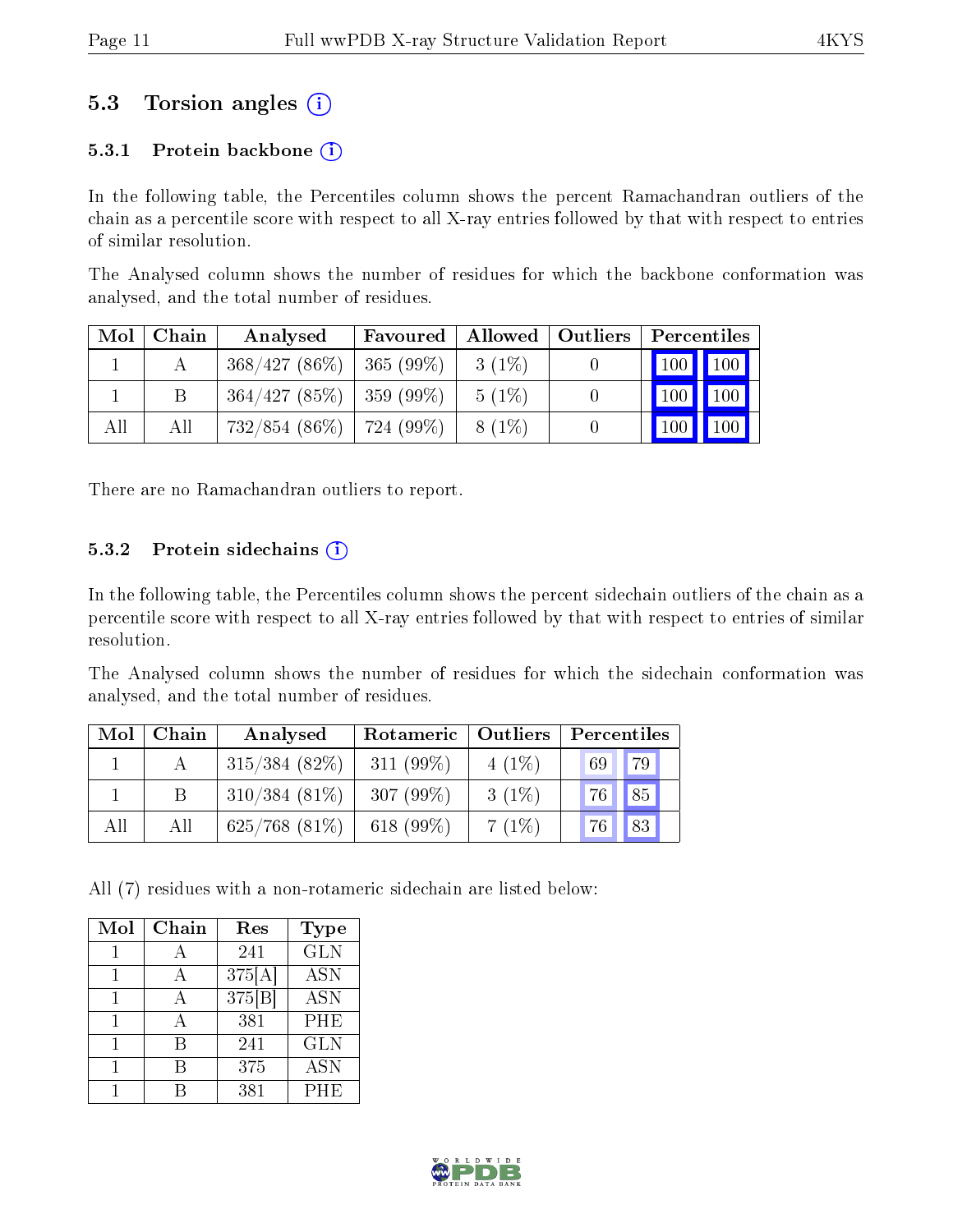Some sidechains can be flipped to improve hydrogen bonding and reduce clashes. There are no such sidechains identified.

#### 5.3.3 RNA  $(i)$

There are no RNA molecules in this entry.

### 5.4 Non-standard residues in protein, DNA, RNA chains (i)

There are no non-standard protein/DNA/RNA residues in this entry.

#### 5.5 Carbohydrates  $(i)$

There are no monosaccharides in this entry.

### 5.6 Ligand geometry  $(i)$

Of 8 ligands modelled in this entry, 4 are monoatomic - leaving 4 for Mogul analysis.

In the following table, the Counts columns list the number of bonds (or angles) for which Mogul statistics could be retrieved, the number of bonds (or angles) that are observed in the model and the number of bonds (or angles) that are dened in the Chemical Component Dictionary. The Link column lists molecule types, if any, to which the group is linked. The Z score for a bond length (or angle) is the number of standard deviations the observed value is removed from the expected value. A bond length (or angle) with  $|Z| > 2$  is considered an outlier worth inspection. RMSZ is the root-mean-square of all Z scores of the bond lengths (or angles).

| Mol            |            | Chain | Res | Link           |            | Bond lengths |             |          | Bond angles |                |
|----------------|------------|-------|-----|----------------|------------|--------------|-------------|----------|-------------|----------------|
|                | Type       |       |     |                | Counts     | RMSZ         | # $ Z  > 2$ | Counts   | RMSZ        | $ Z >2$  <br># |
| $\overline{2}$ | VIB        | A     | 501 | $\blacksquare$ | 16, 19, 19 | 4.55         | 6(37%)      | 20,26,26 | 2.04        | 9(45%)         |
| $\overline{2}$ | VIB        | B     | 501 |                | 16, 19, 19 | 4.37         | 6(37%)      | 20,26,26 | 2.13        | 9(45%)         |
| 3              | <b>CIT</b> | А     | 502 |                | 3, 12, 12  | 1.65         | 1(33%)      | 3,17,17  | 0.90        |                |
| 3              | <b>CIT</b> |       | 502 | $\blacksquare$ | 3,12,12    | 1.68         | 1(33%)      | 3,17,17  | 1.18        |                |

In the following table, the Chirals column lists the number of chiral outliers, the number of chiral centers analysed, the number of these observed in the model and the number defined in the Chemical Component Dictionary. Similar counts are reported in the Torsion and Rings columns. '-' means no outliers of that kind were identified.

|  |     |  | $\mid$ Mol $\mid$ Type $\mid$ Chain $\mid$ Res $\mid$ Link $\mid$ Chirals $\mid$ Torsions | Rings |
|--|-----|--|-------------------------------------------------------------------------------------------|-------|
|  | 501 |  | $3/6/7/7$   0/2/2/2                                                                       |       |

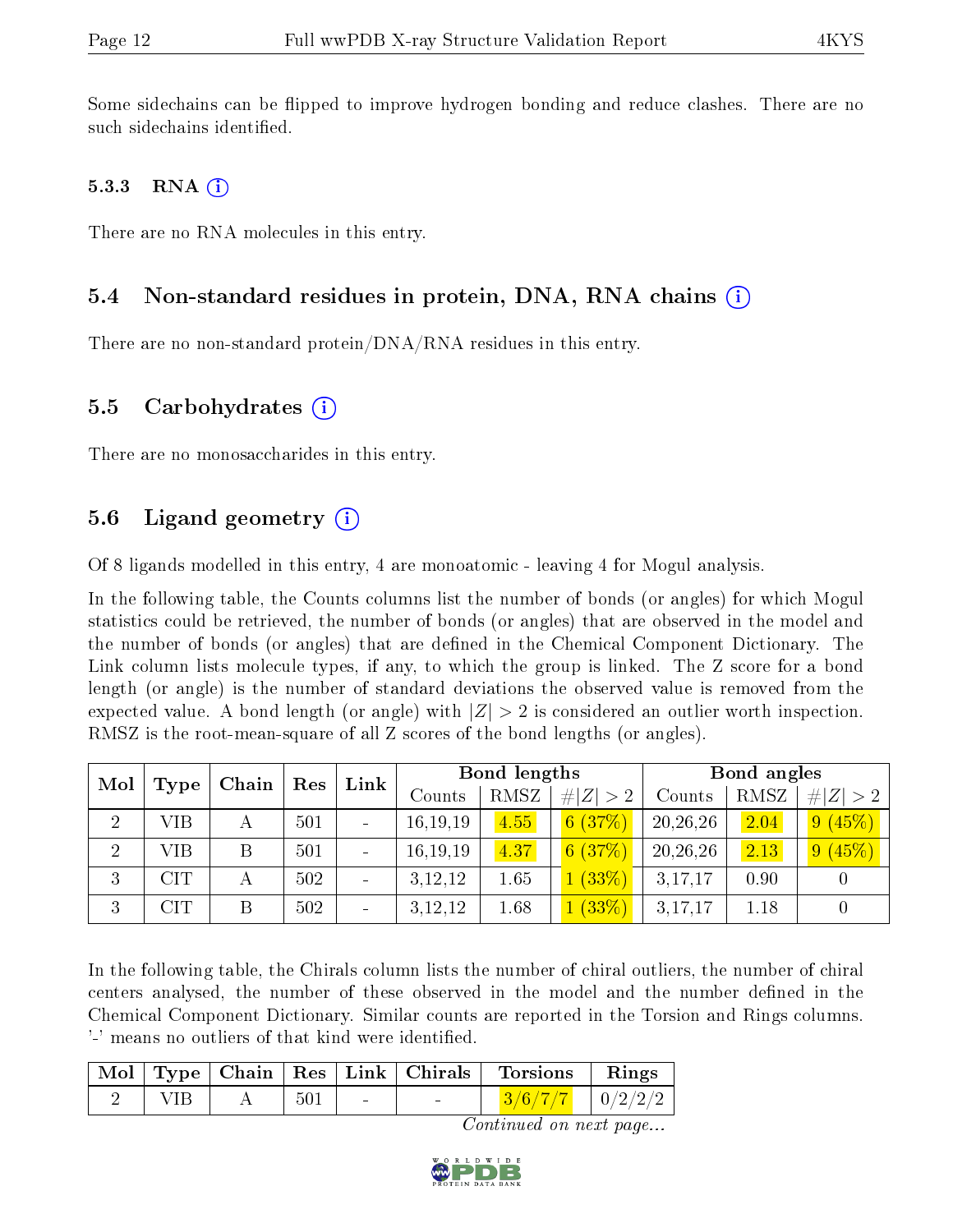| Mol | <b>Type</b> | $\mid$ Chain $\mid$ |     |                          | Res   Link   Chirals | <b>Torsions</b> | Rings   |
|-----|-------------|---------------------|-----|--------------------------|----------------------|-----------------|---------|
|     | VIB         |                     | 501 | $\sim$                   |                      | 2/6/7/7         | 0/2/2/2 |
|     | CИ          |                     | 502 | $\overline{\phantom{0}}$ |                      | 4/6/16/16       |         |
|     |             |                     | 502 | $\sim$                   |                      | 1/6/16/16       |         |

Continued from previous page...

All (14) bond length outliers are listed below:

| Mol            | Chain | Res | <b>Type</b> | Atoms                             | Z       | Observed $(A)$ | Ideal $(A)$ |
|----------------|-------|-----|-------------|-----------------------------------|---------|----------------|-------------|
| $\overline{2}$ | А     | 501 | VIB         | $C6-C5$                           | 15.75   | 1.57           | 1.50        |
| $\overline{2}$ | B     | 501 | VIB         | $C6-C5$                           | 14.99   | 1.57           | 1.50        |
| $\overline{2}$ | А     | 501 | VІВ         | $C6A-C5A$                         | 4.99    | 1.48           | 1.37        |
| $\overline{2}$ | B     | 501 | VIB         | $C6A-C5A$                         | 4.84    | 1.47           | 1.37        |
| $\overline{2}$ | B     | 501 | VIB         | $C4A-NA$                          | 4.78    | 1.46           | 1.34        |
| $\overline{2}$ | А     | 501 | VIB         | C <sub>4</sub> A-N <sub>4</sub> A | 4.44    | 1.45           | 1.34        |
| $\overline{2}$ | А     | 501 | VIB         | $C2A-N1A$                         | 3.56    | 1.40           | 1.34        |
| $\overline{2}$ | B     | 501 | VIB         | $C2A-N1A$                         | 3.15    | 1.39           | 1.34        |
| $\overline{2}$ | B     | 501 | VIB         | $C7A-N3$                          | $-2.91$ | 1.43           | 1.48        |
| $\overline{2}$ | А     | 501 | VIB         | $C7A-N3$                          | $-2.56$ | 1.43           | 1.48        |
| $\overline{2}$ | B     | 501 | VIB         | $CM4-C4$                          | 2.39    | 1.54           | 1.49        |
| $\overline{2}$ | А     | 501 | VIB         | $CM4-C4$                          | 2.06    | 1.54           | 1.49        |
| 3              | B     | 502 | <b>CIT</b>  | $C2-C3$                           | $-2.05$ | 1.52           | 1.54        |
| 3              | А     | 502 | CIT         | $C2-C3$                           | $-2.03$ | 1.52           | 1.54        |

All (18) bond angle outliers are listed below:

| Mol            | Chain | Res | <b>Type</b> | $\rm{Atoms}$                                       | Z       | Observed $(°)$         | Ideal <sup>(o)</sup> |
|----------------|-------|-----|-------------|----------------------------------------------------|---------|------------------------|----------------------|
| 2              | А     | 501 | VIB         | $C5-C4-N3$                                         | 4.19    | 115.95                 | 107.57               |
| $\overline{2}$ | B     | 501 | VІВ         | $C5A-C7A-N3$                                       | $-3.87$ | 106.84                 | 113.28               |
| $\overline{2}$ | B     | 501 | VIB         | $C5-C4-N3$                                         | 3.79    | 115.16                 | 107.57               |
| $\overline{2}$ | А     | 501 | VIB         | $C5A-C7A-N3$                                       | $-3.57$ | 107.33                 | 113.28               |
| $\overline{2}$ | B     | 501 | VIB         | $CM4$ -C4-C5                                       | $-3.11$ | 120.81                 | 127.60               |
| $\overline{2}$ | B     | 501 | VIB         | N4A-C4A-N3A                                        | 3.05    | 121.35                 | 117.03               |
| $\overline{2}$ | А     | 501 | VIB         | C5A-C6A-N1A                                        | $-2.76$ | 119.22                 | 123.82               |
| $\overline{2}$ | А     | 501 | VIB         | $CM4$ -C4-C5                                       | $-2.75$ | 121.58                 | 127.60               |
| $\overline{2}$ | А     | 501 | VIB         | C6A-N1A-C2A                                        | 2.56    | 120.31                 | 115.96               |
| $\overline{2}$ | B     | 501 | VIB         | $C6-C5-C4$                                         | $-2.54$ | 125.39                 | 127.43               |
| $\overline{2}$ | А     | 501 | VIB         | $C6-C5-C4$                                         | $-2.47$ | 125.45                 | 127.43               |
| $\overline{2}$ | B     | 501 | VIB         | C5A-C6A-N1A                                        | $-2.40$ | 119.83                 | 123.82               |
| $\overline{2}$ | B     | 501 | VIB         | C6A-N1A-C2A                                        | 2.38    | 120.01                 | 115.96               |
| $\overline{2}$ | A     | 501 | VІВ         | $CM2$ -C <sub>2</sub> A-N <sub>1</sub> A           | 2.26    | 119.62                 | 117.14               |
| $\overline{2}$ | А     | 501 | VIB         | N4A-C4A-N3A                                        | 2.21    | 120.15                 | 117.03               |
| $\overline{2}$ | B     | 501 | VIB         | C <sub>2</sub> A-N <sub>3</sub> A-C <sub>4</sub> A | 2.10    | 121.36                 | 118.08               |
| $\overline{2}$ | А     | 501 | VIB         | $C2A-NSA-CAA$                                      | 2.10    | 121.36                 | 118.08               |
|                |       |     |             |                                                    |         | Continued on next page |                      |

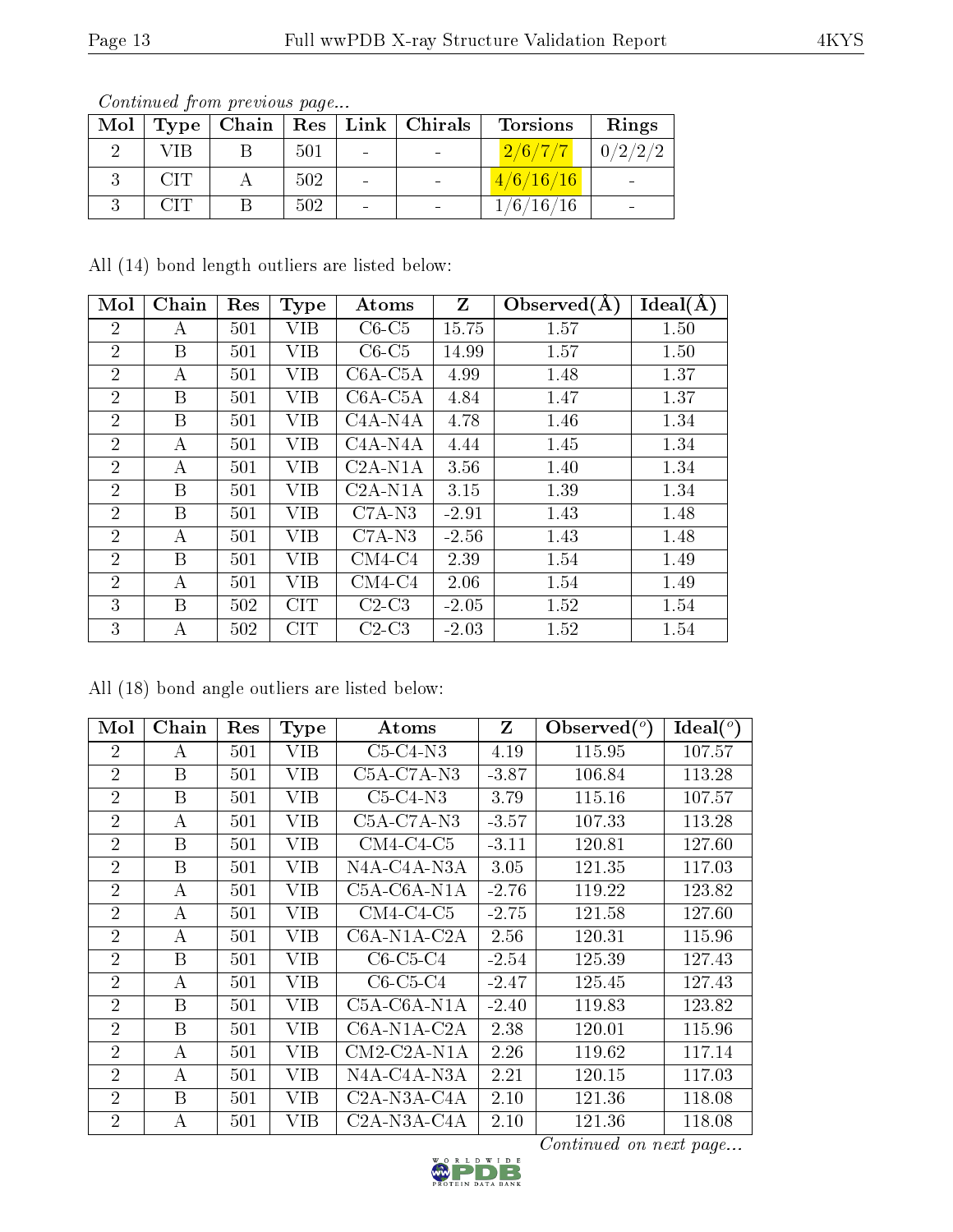Continued from previous page...

| Mol | $\mid$ Chain $\mid$ |     | $\parallel$ Res $\parallel$ Type $\perp$ | Atoms                               | Observed $(^\circ)$   Ideal $(^\circ)$ |        |
|-----|---------------------|-----|------------------------------------------|-------------------------------------|----------------------------------------|--------|
|     |                     | 501 |                                          | VIB $\mid$ C5A-C4A-N4A $\mid$ -2.05 | 119.                                   | 122-19 |

There are no chirality outliers.

All (10) torsion outliers are listed below:

| Mol | Chain | $\operatorname{Res}% \left( \mathcal{N}\right) \equiv\operatorname{Res}(\mathcal{N}_{0},\mathcal{N}_{0})$ | Type       | Atoms            |
|-----|-------|-----------------------------------------------------------------------------------------------------------|------------|------------------|
| 2   | В     | 501                                                                                                       | VIB        | C4-C5-C6-C7      |
| 3   | А     | 502                                                                                                       | <b>CIT</b> | $C1-C2-C3-C6$    |
| 3   | A     | 502                                                                                                       | <b>CIT</b> | C1-C2-C3-O7      |
| 3   | А     | 502                                                                                                       | <b>CIT</b> | $C1-C2-C3-C4$    |
| 2   | A     | 501                                                                                                       | <b>VIB</b> | $C6A-C5A-C7A-N3$ |
| 2   | A     | 501                                                                                                       | VIB        | C4-C5-C6-C7      |
| 3   | А     | 502                                                                                                       | <b>CIT</b> | $C6-C3-C4-C5$    |
| 3   | В     | 502                                                                                                       | <b>CIT</b> | $C1-C2-C3-C6$    |
| 2   | В     | 501                                                                                                       | VIB        | C6A-C5A-C7A-N3   |
| 2   |       | 501                                                                                                       | VIB        | C5-C6-C7-O1      |

There are no ring outliers.

3 monomers are involved in 3 short contacts:

| Mol |     |  | Chain   Res   Type   Clashes   Symm-Clashes |
|-----|-----|--|---------------------------------------------|
|     | 50  |  |                                             |
|     | 50. |  |                                             |
|     | 502 |  |                                             |

The following is a two-dimensional graphical depiction of Mogul quality analysis of bond lengths, bond angles, torsion angles, and ring geometry for all instances of the Ligand of Interest. In addition, ligands with molecular weight > 250 and outliers as shown on the validation Tables will also be included. For torsion angles, if less then 5% of the Mogul distribution of torsion angles is within 10 degrees of the torsion angle in question, then that torsion angle is considered an outlier. Any bond that is central to one or more torsion angles identified as an outlier by Mogul will be highlighted in the graph. For rings, the root-mean-square deviation (RMSD) between the ring in question and similar rings identified by Mogul is calculated over all ring torsion angles. If the average RMSD is greater than 60 degrees and the minimal RMSD between the ring in question and any Mogul-identied rings is also greater than 60 degrees, then that ring is considered an outlier. The outliers are highlighted in purple. The color gray indicates Mogul did not find sufficient equivalents in the CSD to analyse the geometry.

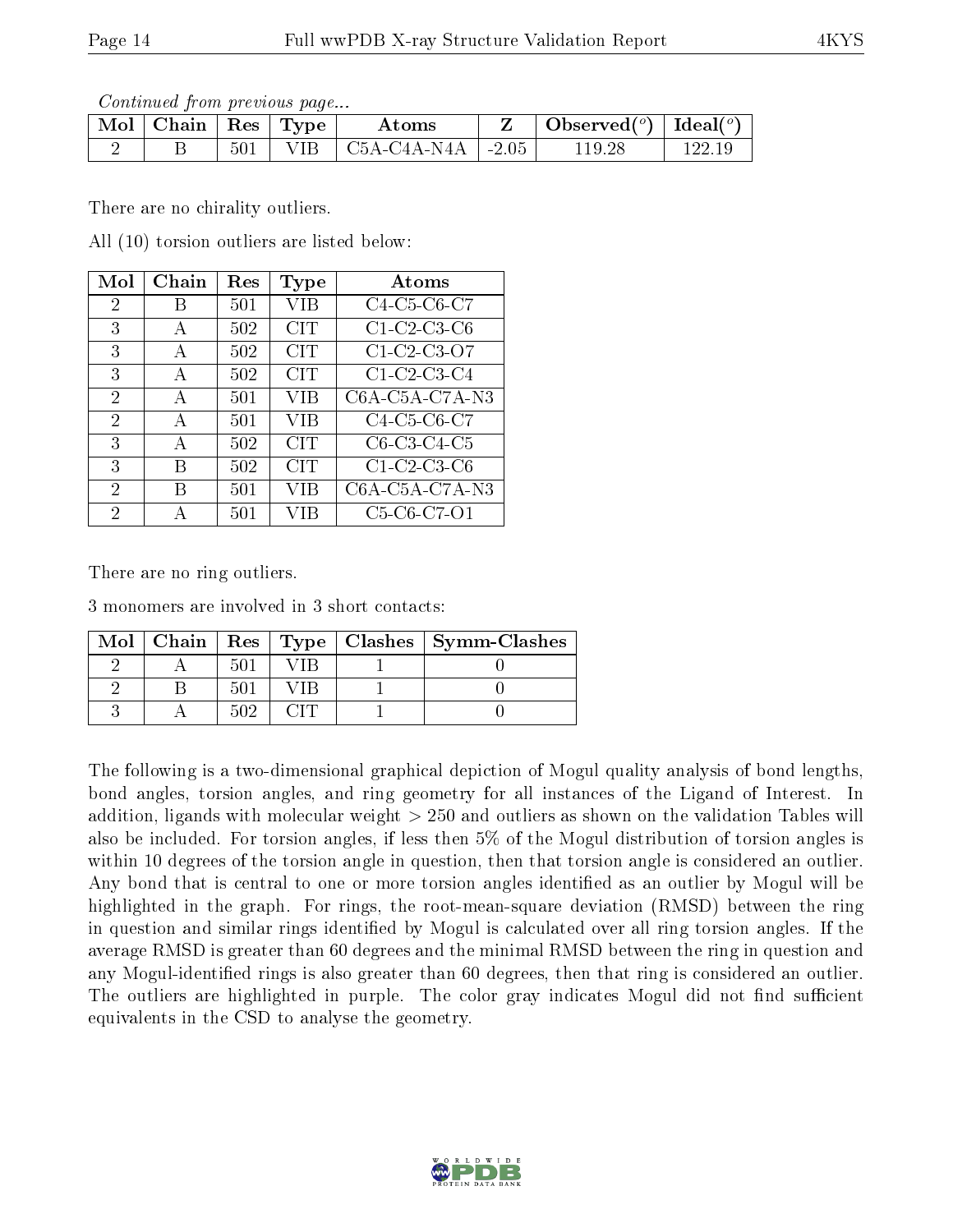

### 5.7 [O](https://www.wwpdb.org/validation/2017/XrayValidationReportHelp#nonstandard_residues_and_ligands)ther polymers (i)

There are no such residues in this entry.

## 5.8 Polymer linkage issues (i)

There are no chain breaks in this entry.

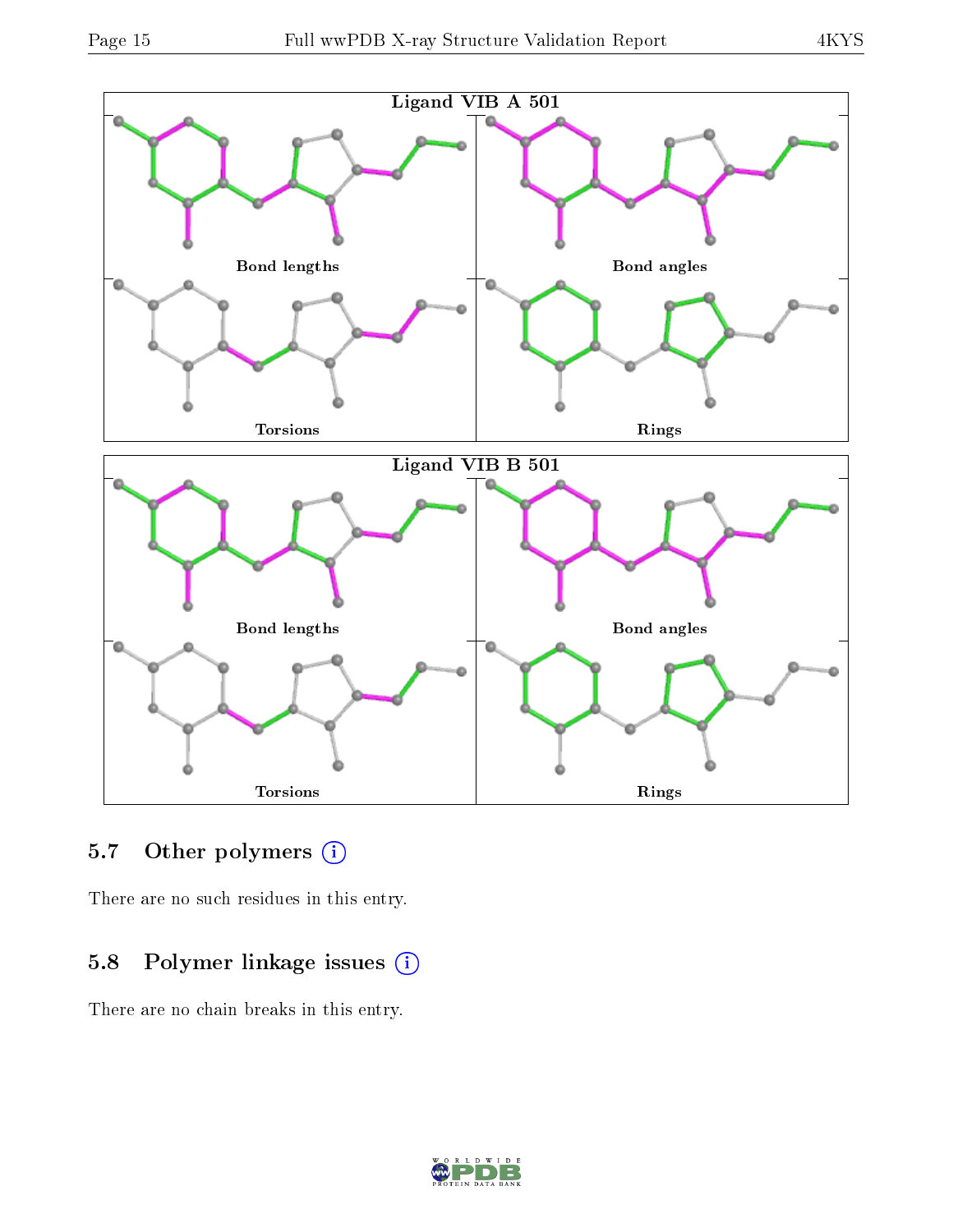# 6 Fit of model and data  $\circ$

# 6.1 Protein, DNA and RNA chains (i)

In the following table, the column labelled  $#RSRZ>2'$  contains the number (and percentage) of RSRZ outliers, followed by percent RSRZ outliers for the chain as percentile scores relative to all X-ray entries and entries of similar resolution. The OWAB column contains the minimum, median,  $95<sup>th</sup>$  percentile and maximum values of the occupancy-weighted average B-factor per residue. The column labelled  $Q < 0.9$  lists the number of (and percentage) of residues with an average occupancy less than 0.9.

| Mol | Chain | Analysed        | ${ <\hspace{-1.5pt}{\mathrm{RSRZ}} \hspace{-1.5pt}>}$ | $\#\text{RSRZ}\text{>2}$ |  | $OWAB(A^2)$ | $\rm Q\textcolor{black}{<}0.9$ |  |
|-----|-------|-----------------|-------------------------------------------------------|--------------------------|--|-------------|--------------------------------|--|
|     |       | 366/427(85%)    | $-0.47$                                               | $2(0\%)$ 91 91           |  |             | 8, 16, 32, 51                  |  |
|     |       | 365/427(85%)    | $-0.39$                                               | $1(0\%)$ 94 94           |  |             | 10, 21, 36, 50                 |  |
| All | Αll   | $731/854$ (85%) | $-0.43$                                               | $3(0\%)$ 92 92           |  |             | 8, 19, 34, 51                  |  |

All (3) RSRZ outliers are listed below:

| Mol | Chain | Res | Type       | <b>RSRZ</b> |
|-----|-------|-----|------------|-------------|
|     |       | 404 | <b>GLN</b> | 3.5         |
|     |       | 404 | GLN        | 3.4         |
|     |       | 314 |            |             |

# 6.2 Non-standard residues in protein, DNA, RNA chains (i)

There are no non-standard protein/DNA/RNA residues in this entry.

### 6.3 Carbohydrates (i)

There are no monosaccharides in this entry.

### 6.4 Ligands  $(i)$

In the following table, the Atoms column lists the number of modelled atoms in the group and the number defined in the chemical component dictionary. The B-factors column lists the minimum, median,  $95<sup>th</sup>$  percentile and maximum values of B factors of atoms in the group. The column labelled  $Q< 0.9$  lists the number of atoms with occupancy less than 0.9.

| $\mid$ Mol | $\Gamma$ Type |     |       |      | $\mid$ Chain $\mid$ Res $\mid$ Atoms $\mid$ RSCC $\mid$ RSR $\mid$ B-factors(A <sup>2</sup> ) $\mid$ Q<0.9 |  |
|------------|---------------|-----|-------|------|------------------------------------------------------------------------------------------------------------|--|
|            |               | 502 | 13/13 | 0.88 | 26, 34, 44, 51                                                                                             |  |
|            | $\cap$ T      | 502 | 13/13 | 0.90 | 22,33,40,43                                                                                                |  |

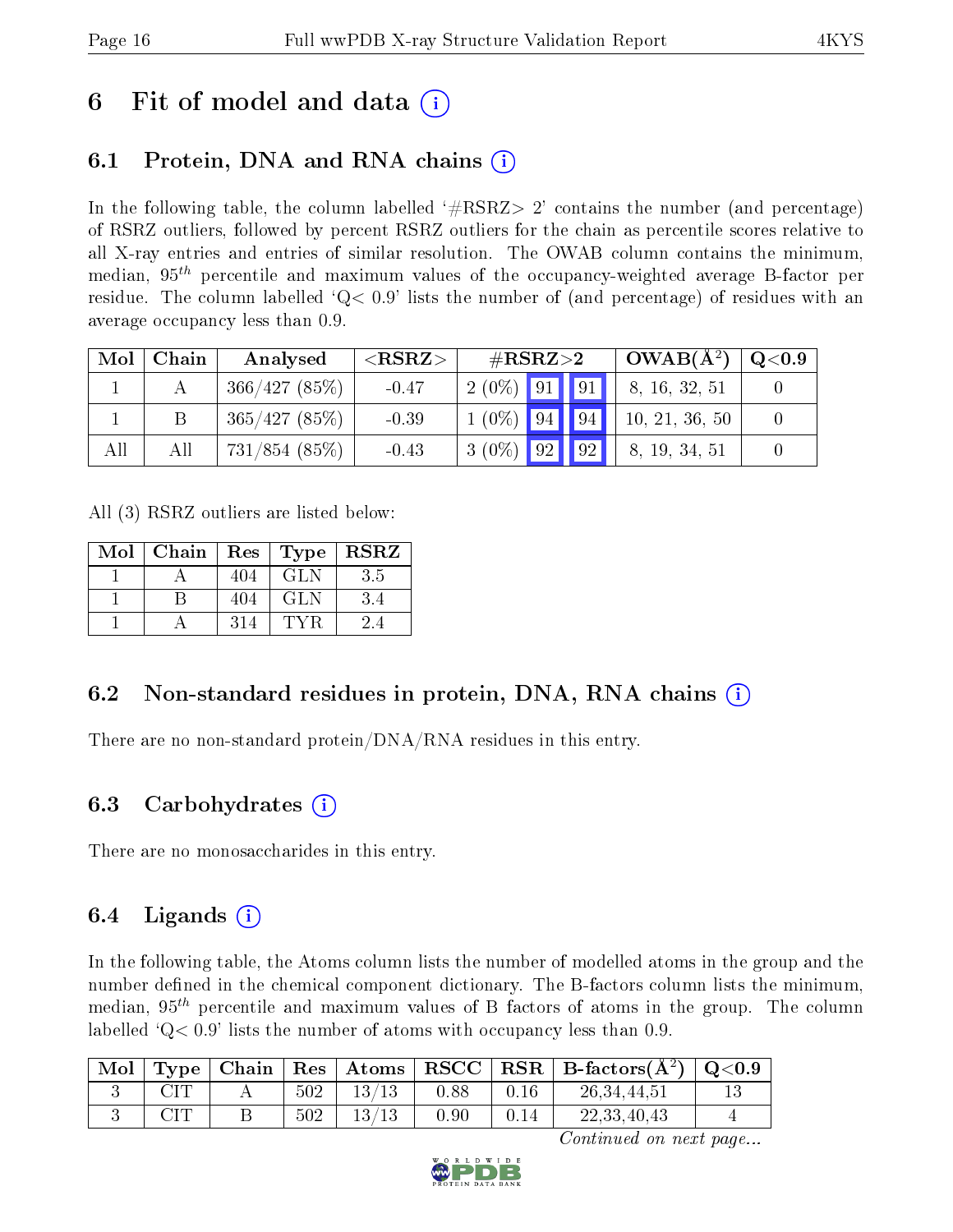| Mol | Type | Chain | Res | Atoms | <b>RSCC</b> | <b>RSR</b> | <b>B</b> -factors( $A^2$ | Q <sub>0.9</sub> |
|-----|------|-------|-----|-------|-------------|------------|--------------------------|------------------|
| 2   | VIB  |       | 501 | 18/18 | 0.96        | 0.12       | 11, 18, 29, 33           |                  |
|     | МG   |       | 503 |       | 0.96        | 0.10       | 19, 19, 19, 19           |                  |
|     | МG   | В     | 504 |       | 0.97        | 0.11       | 30,30,30,30              |                  |
| 2   | VIB  | В     | 501 | 18/18 | 0.97        | 0.10       | 13, 19, 28, 33           |                  |
|     | МG   |       | 504 |       | 0.98        | 0.11       | 20, 20, 20, 20           |                  |
|     | МG   | В     | 503 |       | 0.99        | 0.09       | 21, 21, 21, 21           |                  |

Continued from previous page...

The following is a graphical depiction of the model fit to experimental electron density of all instances of the Ligand of Interest. In addition, ligands with molecular weight  $> 250$  and outliers as shown on the geometry validation Tables will also be included. Each fit is shown from different orientation to approximate a three-dimensional view.